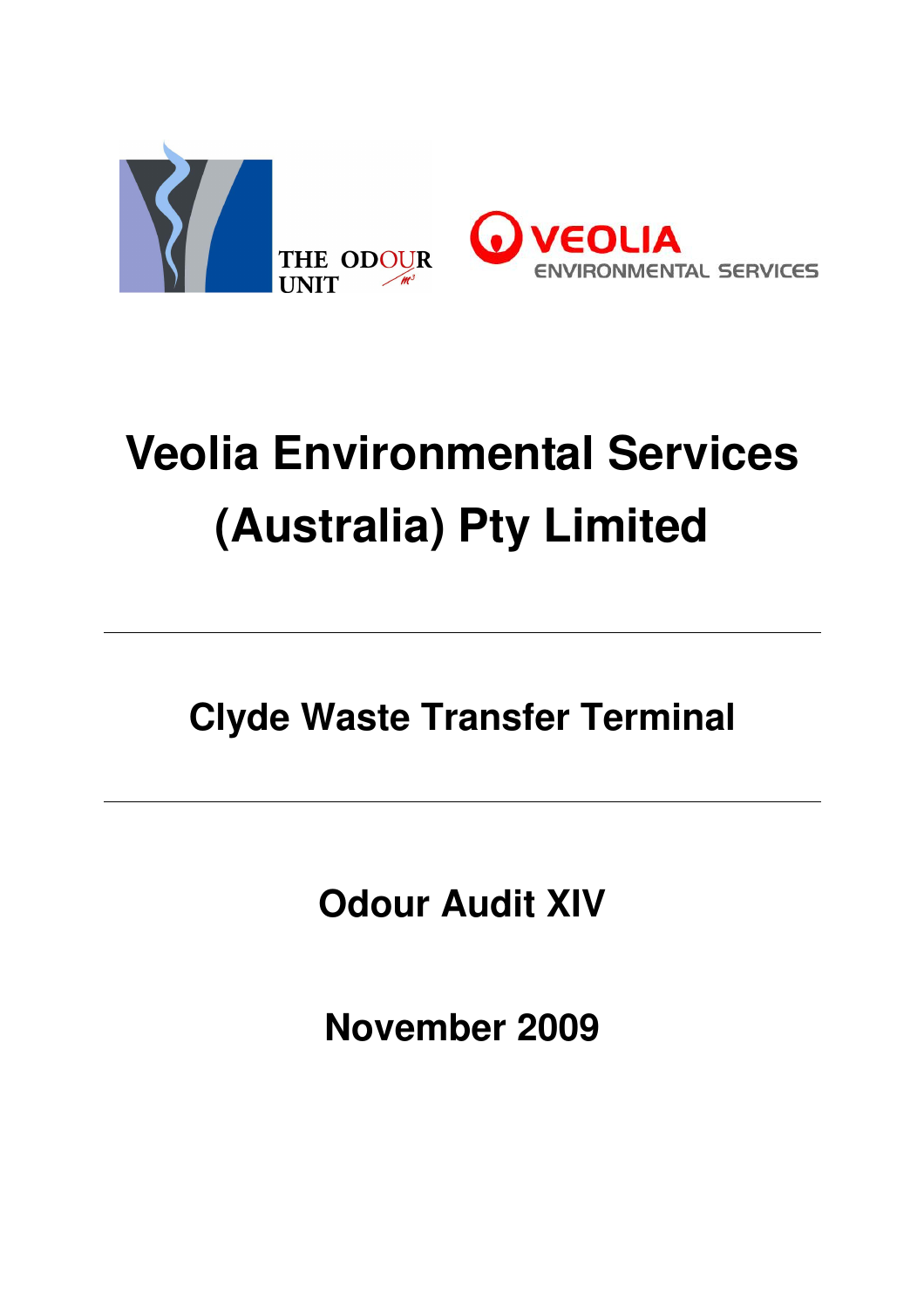#### **THE ODOUR UNIT PTY LTD**

#### **ACN 091 165 061**

#### **Australian Technology Park Locomotive Workshop Suite 16012, 2 Locomotive St Eveleigh, NSW 2015**

This document may only be used for the purpose for which it was commissioned and in accordance with the Terms of Engagement for the commission. This document should not be used or copied without written authorisation from THE ODOUR UNIT PTY LTD or VEOLIA ENVIRONMENTAL SERVICES (AUSTRALIA) PTY LTD.

#### **Project Number: N1473L**

| <b>Report Revision</b>                                                                                                 |                  |                        |                    |  |  |
|------------------------------------------------------------------------------------------------------------------------|------------------|------------------------|--------------------|--|--|
| <b>Revision Number</b>                                                                                                 | Date             |                        | <b>Description</b> |  |  |
| Version 1                                                                                                              | November<br>2009 | Version 1 for comment. |                    |  |  |
| Version 2                                                                                                              | January 2009     |                        |                    |  |  |
| <b>Report Preparation</b>                                                                                              |                  |                        |                    |  |  |
| Report Prepared By: A. Cantlay                                                                                         |                  | Approved By: T. Schulz |                    |  |  |
| Report Title: Veolia Environmental Services (Australia) Pty Limited<br>Clyde Waste Transfer Terminal - Odour Audit XIV |                  |                        |                    |  |  |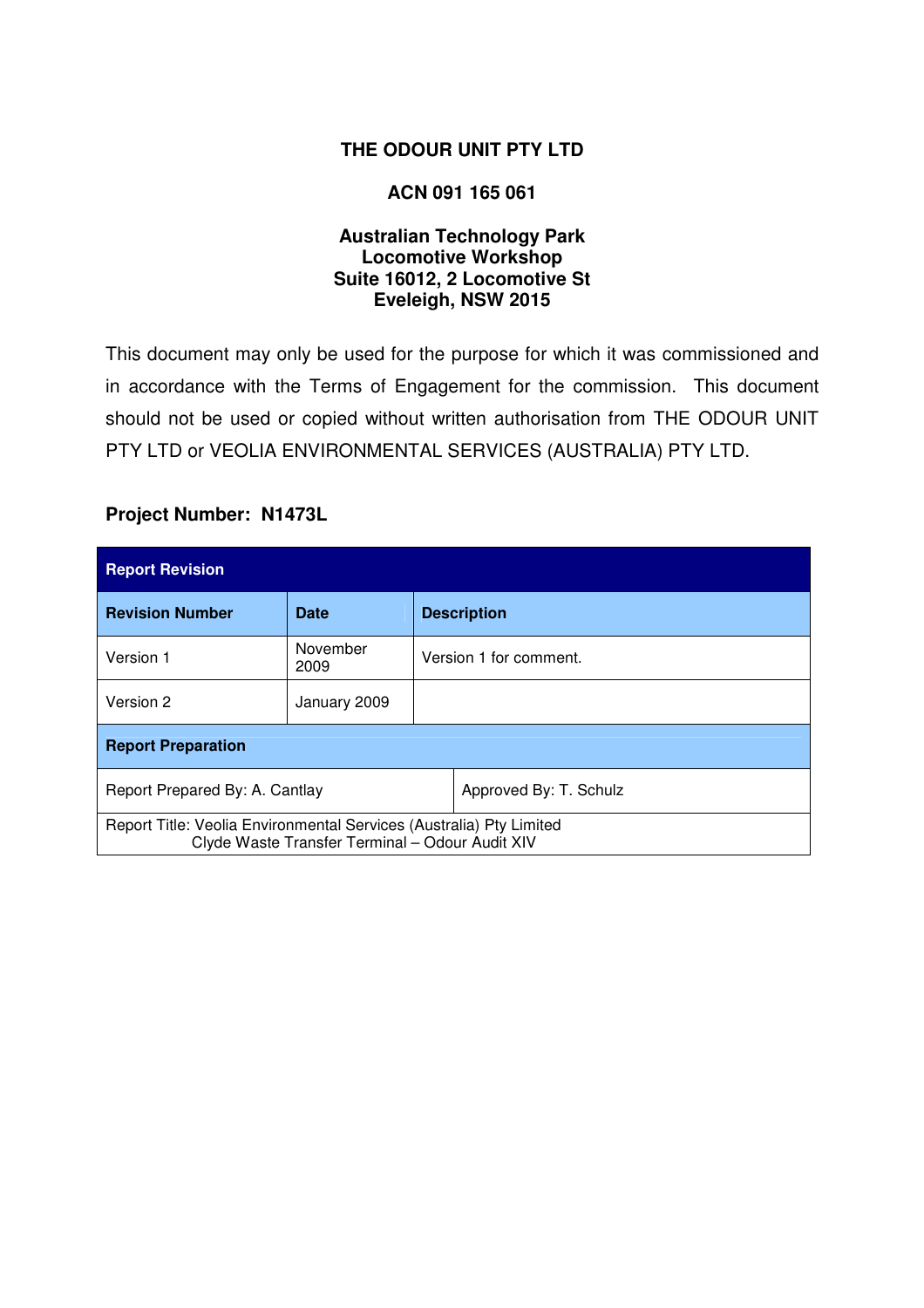

# **TABLE OF CONTENTS**

| 1                       |  |
|-------------------------|--|
| $\overline{2}$          |  |
| 2.1                     |  |
| 2.1.1<br>2.1.2<br>2.1.3 |  |
| 2.1.4                   |  |
| 2.2                     |  |
| 2.2.1<br>2.2.2<br>2.2.3 |  |
| 2.3                     |  |
| 2.3.1<br>2.3.2          |  |
| 2.4                     |  |
| 3                       |  |
| 3.1                     |  |
| 3.1.1<br>3.1.2          |  |
| 3.2                     |  |
| 3.2.1                   |  |

**Appendix A**: Odour Extraction System Service Report **Appendix B**: Weather Data Calibration Reports **Appendix C**: Field Ambient Odour Assessment Impact Map and Field Log Sheets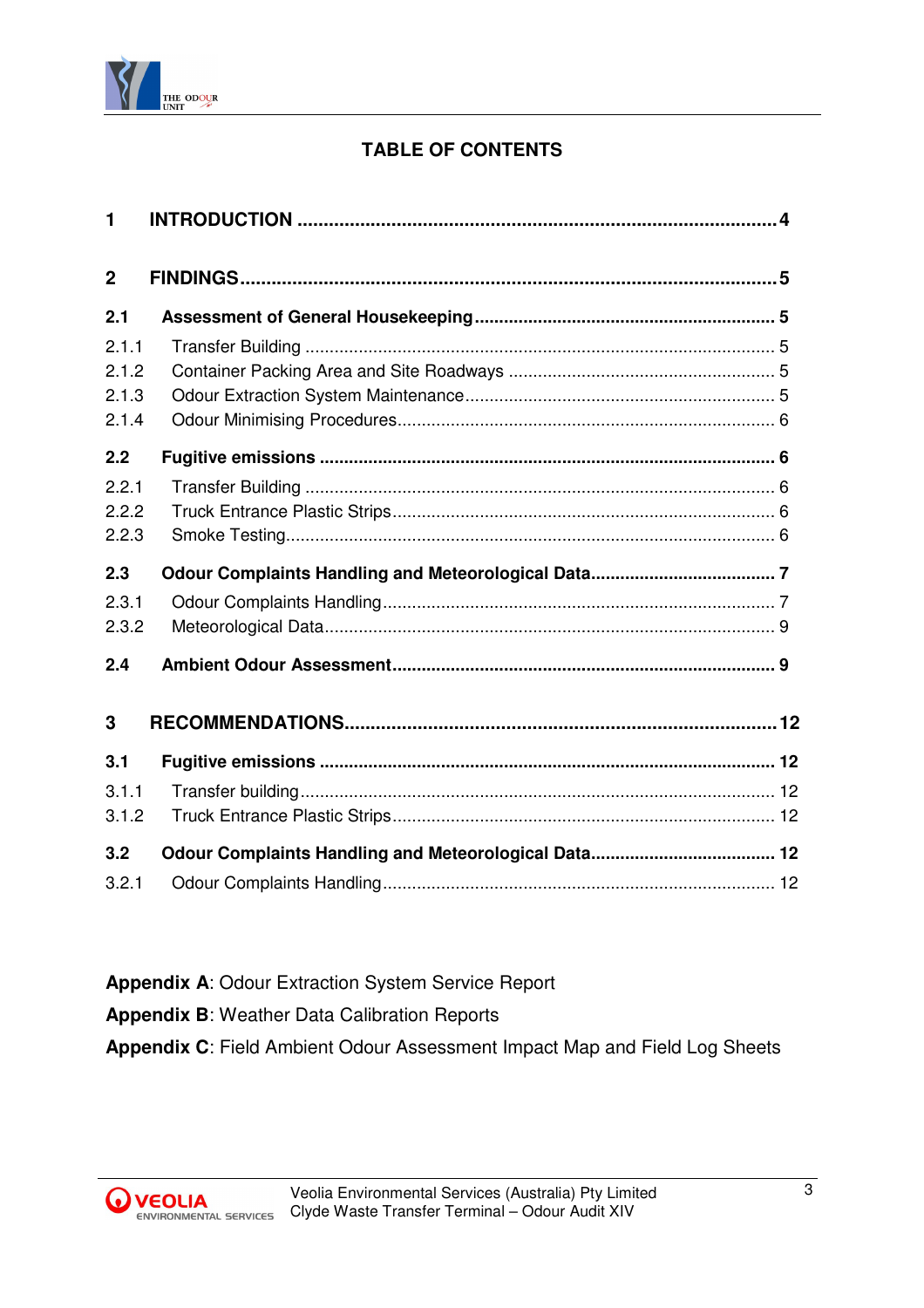

# **1 INTRODUCTION**

The Odour Unit Pty Ltd (TOU) was commissioned by Veolia Environmental Services (Australia) Pty Ltd (VES) to undertake the fourteenth odour audit on the Clyde Transfer Terminal (CTT) on 27th November 2009. This Odour Audit is the fourth to be carried out since the commissioning of the new forced air extraction system within the transfer building. Odour Audit XIV is current for the 6-month period May 2009 to November 2009. Odour Audit requirements of the Conditions of Consent  $-48(f)$  are outlined below:

48. The Odour Management Plan must address, but is not necessarily limited to, the following issues:

(f) An odour audit program which provides for a comprehensive odour audit of the premises and nearby commercial and residential areas, by an independent, appropriately qualified and experienced person, to be conducted 3-monthly for the initial 24 months of receiving uncontainerised waste at the terminal, 3-monthly for the 12 months following commissioning the odour control system subject to MOD-133-11-2006, and 6-monthly thereafter, unless otherwise approved in writing by the Director-General.

As with previous Audits, Odour Audit XIV focused on issues relating to general housekeeping, fugitive odour emissions from the transfer building, ground level odour impacts, meteorological monitoring, complaints handling and actions on past Odour Audit recommendations. The approach included a general inspection and smoke testing of the transfer building, inspection of the container packing area and site access roads; inspection of the complaint register; review of the site meteorological data log and equipment maintenance/calibration; and a site downwind field ambient odour survey.

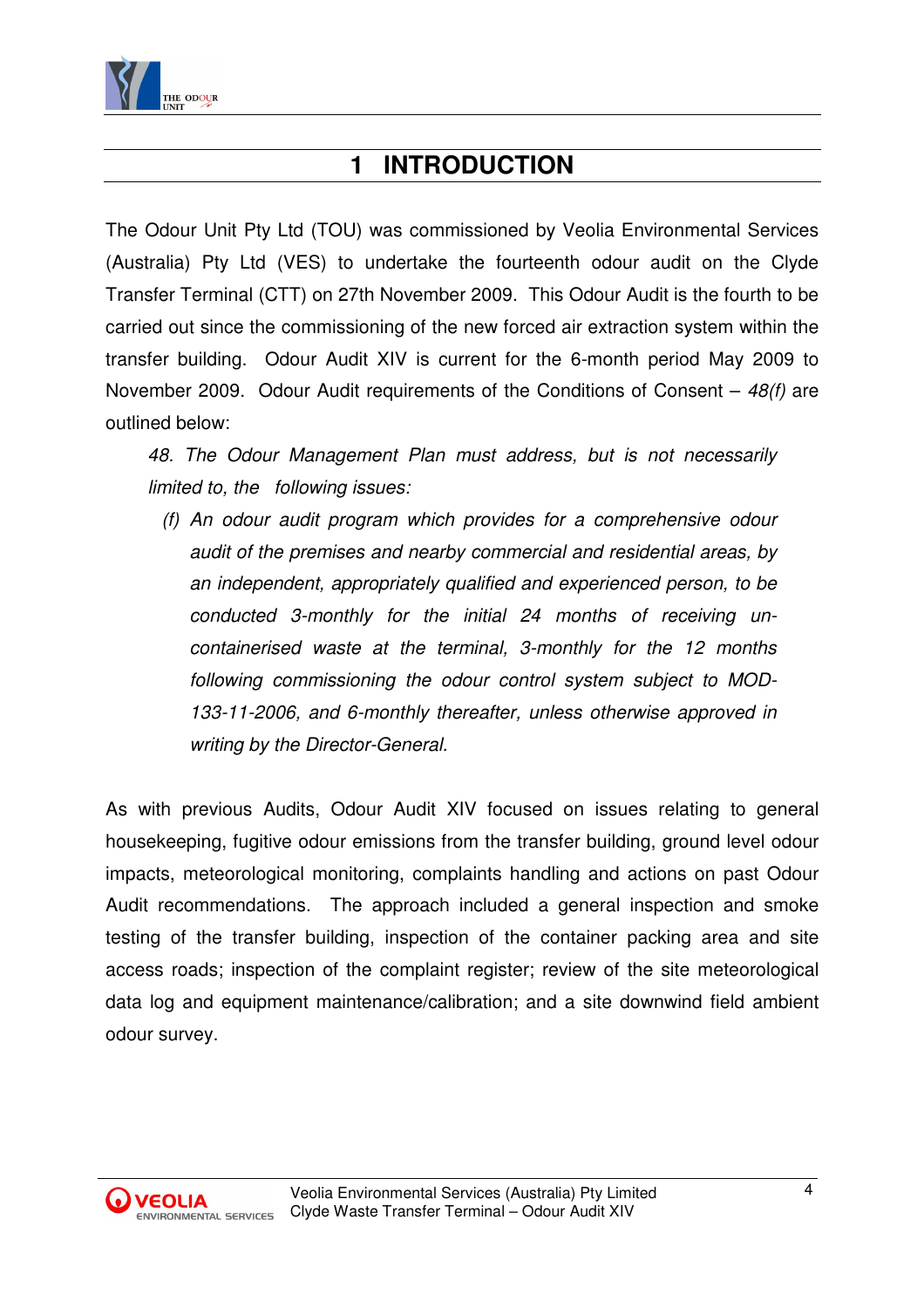

# **2 FINDINGS**

# **2.1 Assessment of General Housekeeping**

### 2.1.1 Transfer Building

There was approximately 120 tonnes of garbage on the floor according to the Site Manager. The transfer building floor area that was not storing garbage had little or no puddles of leachate or litter present. General housekeeping procedures of the transfer building was good as seen with a truck-unloading sequence. The site's front-end loaders cleaned the floor area on a regular basis during this observed sequence. There was a low level of odour observed within the building.

# 2.1.2 Container Packing Area and Site Roadways

The container packing area and site roadways were very clean and well managed with no garbage present. The container/train packing area had a weak-distinct garbage odour present but it was confined to this area only. There was a brief detection of weak garbage on the site roadway.

# 2.1.3 Odour Extraction System Maintenance

Service documentation was provided and inspected for the maintenance of the odour extraction system (**Appendix A**). A service was carried out in April with the exhaust fans being serviced, operation of the fans checked, belts inspected, Variable Speed Drives and bearing housings wiped down, switchboard wiring and switchgear inspected. Each item was recorded as ok. The Site Manager also informed the TOU representative that any changes to the fan speed can only be performed by the service/maintenance company (TRIPLE M Mechanical Services) as site staff can only turn the system on and off.

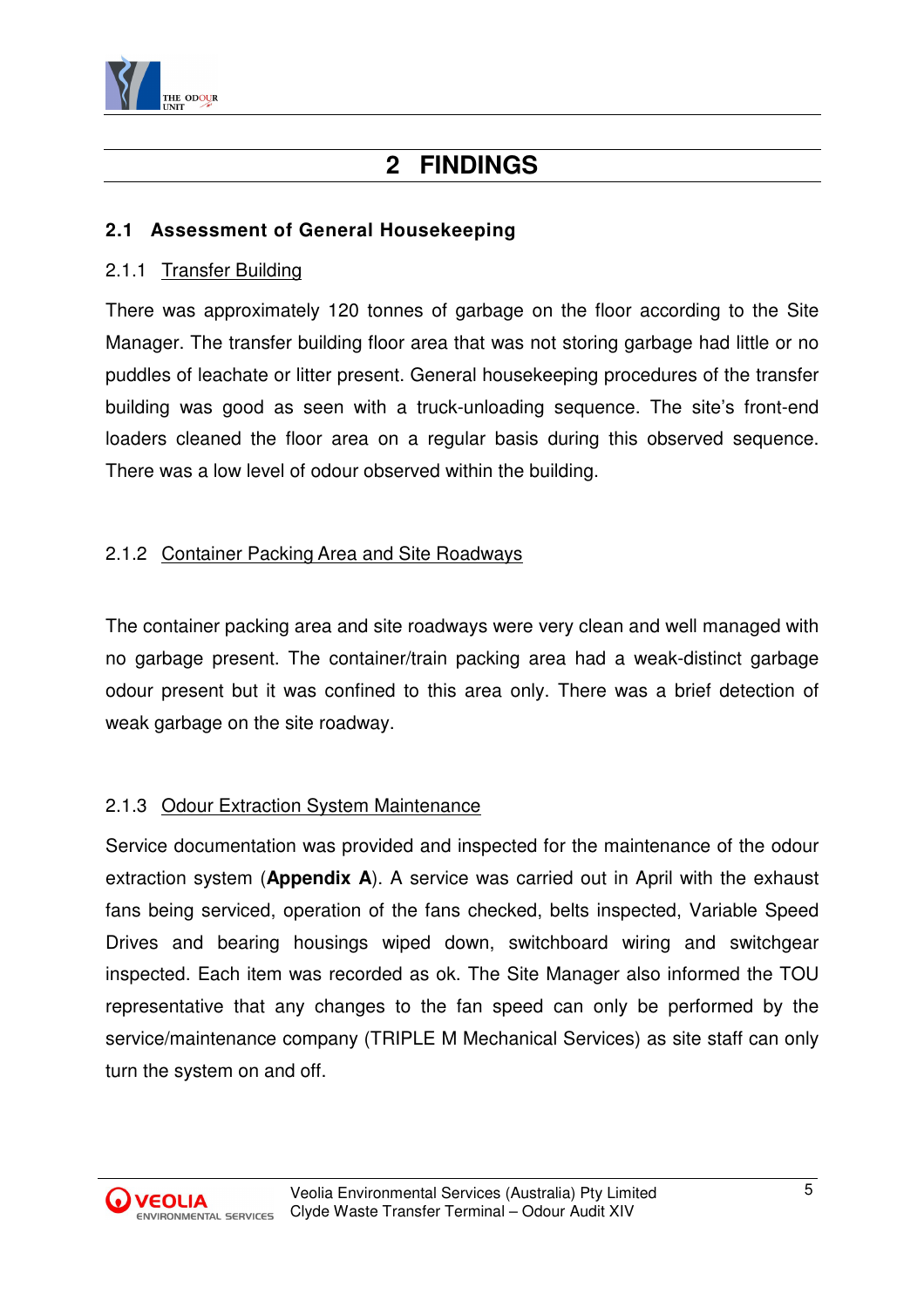

# 2.1.4 Odour Minimising Procedures

Inspection of the document NSW Clyde Transfer Terminal Minimising Odour Procedure shows a well planned list of procedures to minimise odour impacts from the Clyde Transfer Terminal. There does not appear to be a check list to show this document is followed for each step listed.

# **2.2 Fugitive emissions**

#### 2.2.1 Transfer Building

Inspection of the transfer building revealed that a number of the rubber mats that act to temporarily seal the breezeways have fallen or become detached. The implication could be increased risk of fugitive odour emissions. All other doors and roller shutters of the transfer building were shut whilst the odour audit was completed which reduces the likelihood of odour impacts detected offsite. Additionally, the louvers on the walls of the Transfer Building were shut during the odour audit.

#### 2.2.2 Truck Entrance Plastic Strips

The truck entrance strips of the Transfer Building, used to reduce odour escaping through the opening, were missing when the odour audit was carried out. The Site Manager informed the TOU assessor that an incident had occurred onsite on 14/11/2009 and that the anticipated date of re-installation of the strips would be either 05/12/2009 or 06/12/2009.

Maintenance of the plastic strips is part of daily operations. As the site is an operational facility these plastic strips are maintained as required.

#### 2.2.3 Smoke Testing

Smoke testing was carried out within the Transfer Building. This was to test the effectiveness of the forced air extraction system as well as how well the transfer building has been sealed from leaks. The predominant wind outside during the testing was a light west to north-westerly. Smoke was released from within the building from the areas of the transfer building.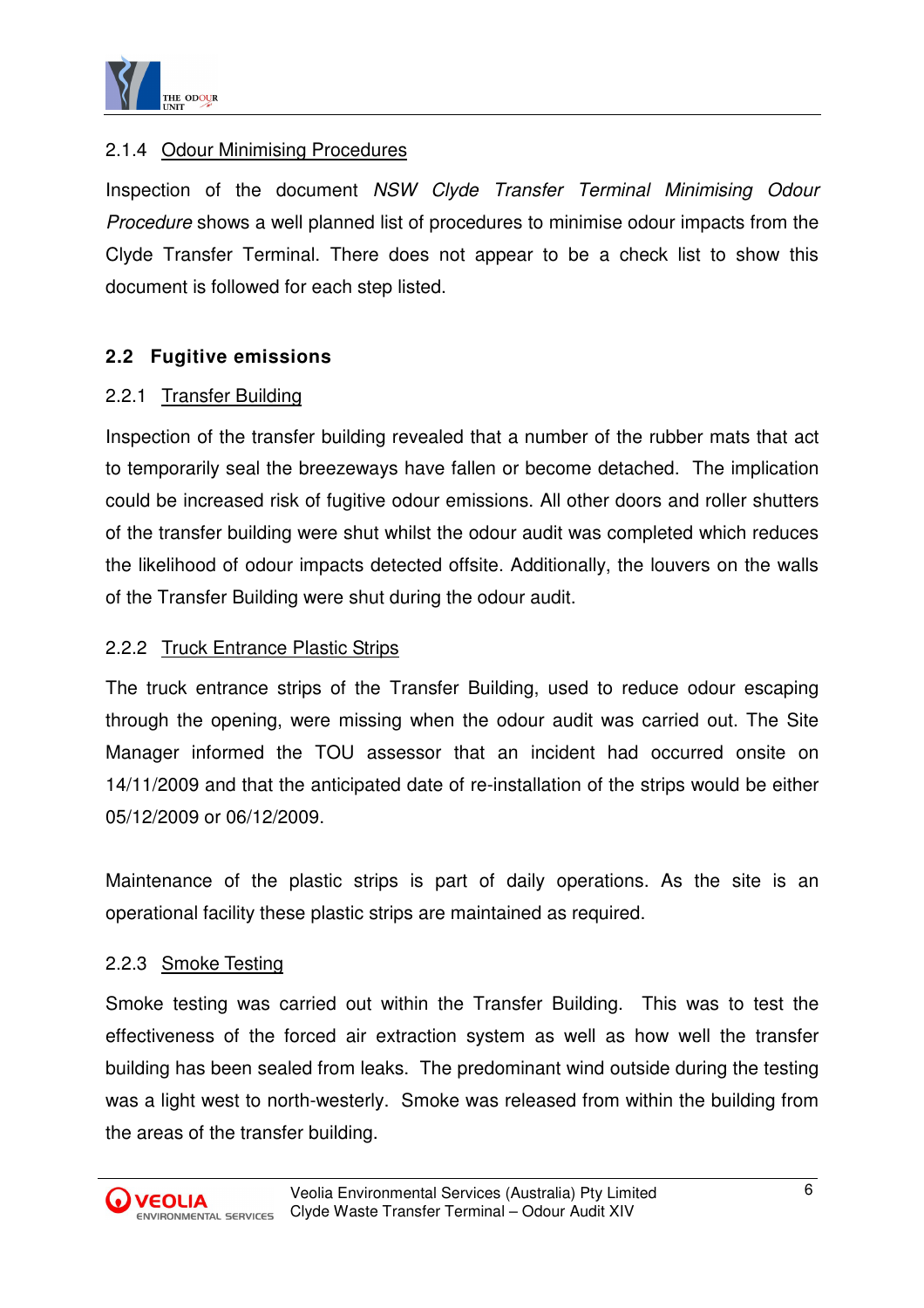

The smoke was released from the south-west corner of the transfer building near the truck entrance where the smoke initially formed an eddy where it continually mixed up and down as it moved slowly towards the roof. The wind direction outside the building caused the smoke to be blown into the building.

The second point that smoke was released was the northern area of the building near where trucks unload incoming garbage. The smoke was drawn quickly towards the roof and then moved its way towards the odour extraction system despite the wind entering the building at the time.

The final point that the smoke testing was carried out at was the south-eastern corner of the building. The smoke generally headed towards the building's ventilation system however it was disrupted somewhat by the wind blowing in through the truck entrance where the plastic strips were missing. If the plastic strips were not missing the smoke might have moved towards the ventilation system more effectively.

In all instances the smoke was fully contained within the Transfer Building therefore no evidence of any fugitive odour release was observed while this odour audit was carried out.

# **2.3 Odour Complaints Handling and Meteorological Data**

#### 2.3.1 Odour Complaints Handling

Five odour complaints were received by VES during this period and are listed along with the handling of the complaints in **Table 2.1**.

| Table 2.1: Odour complaints received by CTT May 2009 - November 2009 |                    |                                                                                                                                                                                                                                                                         |  |  |  |
|----------------------------------------------------------------------|--------------------|-------------------------------------------------------------------------------------------------------------------------------------------------------------------------------------------------------------------------------------------------------------------------|--|--|--|
| <b>Date</b>                                                          | <b>Complainant</b> | <b>Response</b>                                                                                                                                                                                                                                                         |  |  |  |
| 31/08/2009                                                           | Manildra           | Site manager walked<br>around CTT site and<br>surround for presence of<br>odour (no odour found)<br>Extraction fans running<br>Waste level on floor noted<br>(80 tonnes)<br>Corresponding<br>$\bullet$<br>meteorological conditions<br>logged<br>(South South Westerly) |  |  |  |

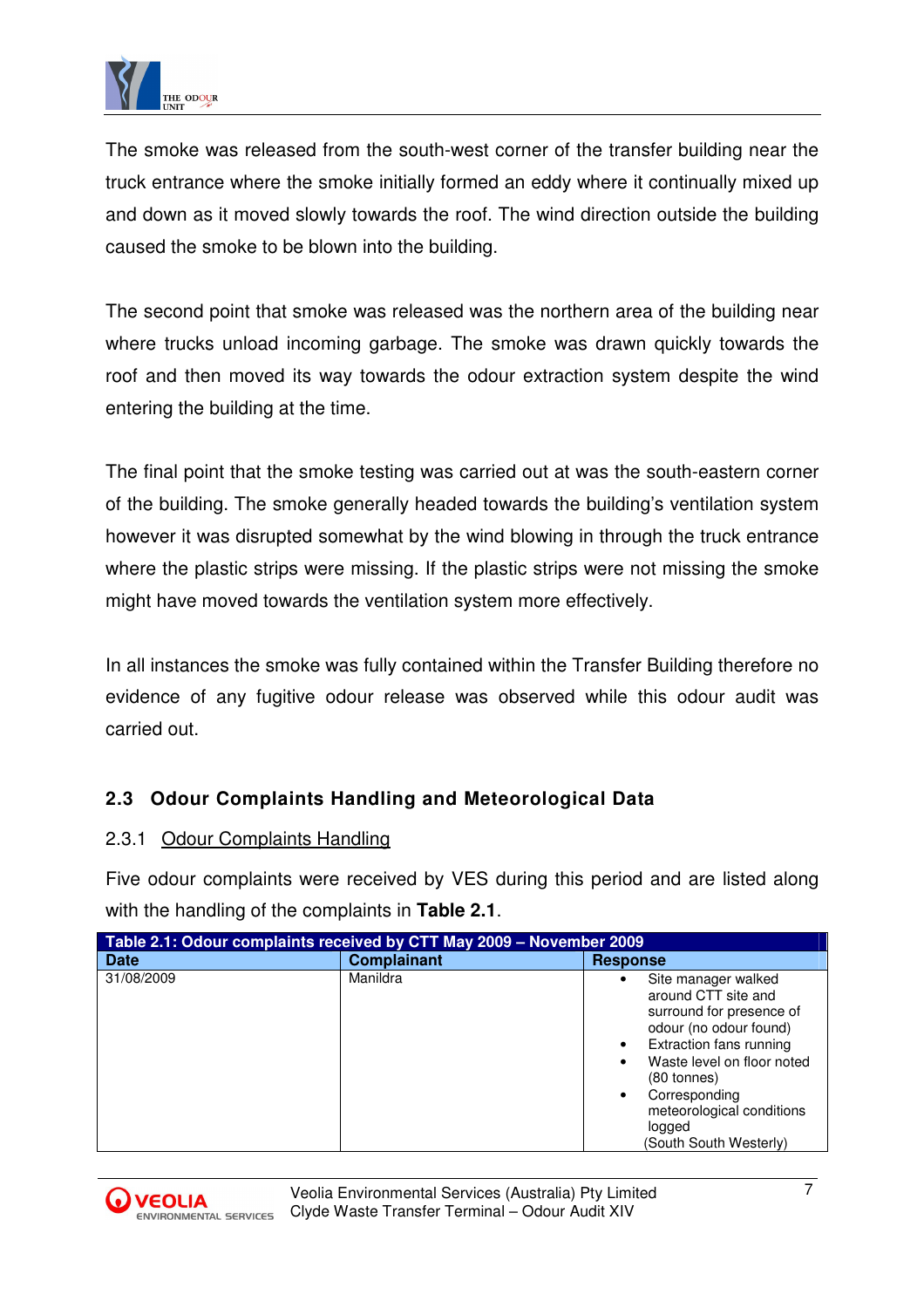

|             | Table 2.1: Odour complaints received by CTT May 2009 - November 2009 (continued) |                                                                                                                                                                                                                                                                                                                                                                                                                                                          |
|-------------|----------------------------------------------------------------------------------|----------------------------------------------------------------------------------------------------------------------------------------------------------------------------------------------------------------------------------------------------------------------------------------------------------------------------------------------------------------------------------------------------------------------------------------------------------|
| <b>Date</b> | <b>Complainant</b>                                                               | <b>Response</b>                                                                                                                                                                                                                                                                                                                                                                                                                                          |
| 08/09/2009  | Manildra                                                                         | Site manager walked<br>$\bullet$<br>around CTT site and<br>surround for presence of<br>odour (no odour found)<br>Extraction fans running<br>٠<br>Waste level on floor noted<br>(50 tonnes)<br>Corresponding<br>$\bullet$<br>meteorological conditions<br>logged<br>(South Westerly)                                                                                                                                                                      |
| 09/09/2009  | Manildra                                                                         | Site manager and CTT site<br>$\bullet$<br>and surround for presence<br>of odour (no odour found)<br>Site visitor also<br>$\bullet$<br>commented that no odour<br>was apparent outside the<br>terminal building<br>Extraction fans running<br>٠<br>Waste level on floor noted<br>$(100 \t{tonnes})$<br>Corresponding<br>$\bullet$<br>meteorological conditions<br>logged<br>(South South Westerly)                                                        |
| 28/09/2009  | Manildra                                                                         | Complaint received in the<br>$\bullet$<br>morning but technical<br>problem at complainant's<br>end prevented email<br>complaint being sent until<br>2.58pm that afternoon.<br>Site manager walked<br>$\bullet$<br>around CTT site and<br>surround for presence of<br>odour (no odour found) at<br>3pm.<br>Extraction fans running<br>Waste level on floor noted<br>$(100 \t{tonnes})$<br>Corresponding<br>meteorological conditions<br>logged<br>(South) |
| 07/10/2009  | Manildra                                                                         | Site manager walked<br>$\bullet$<br>around the CTT site and<br>walked down the access<br>road towards the<br>complainant's front gate for<br>presence of odour (no<br>odour found)<br>Extraction fans running<br>Waste level on floor noted<br>(60 tonnes)<br>Corresponding<br>meteorological conditions<br>logged<br>(South South Westerly)                                                                                                             |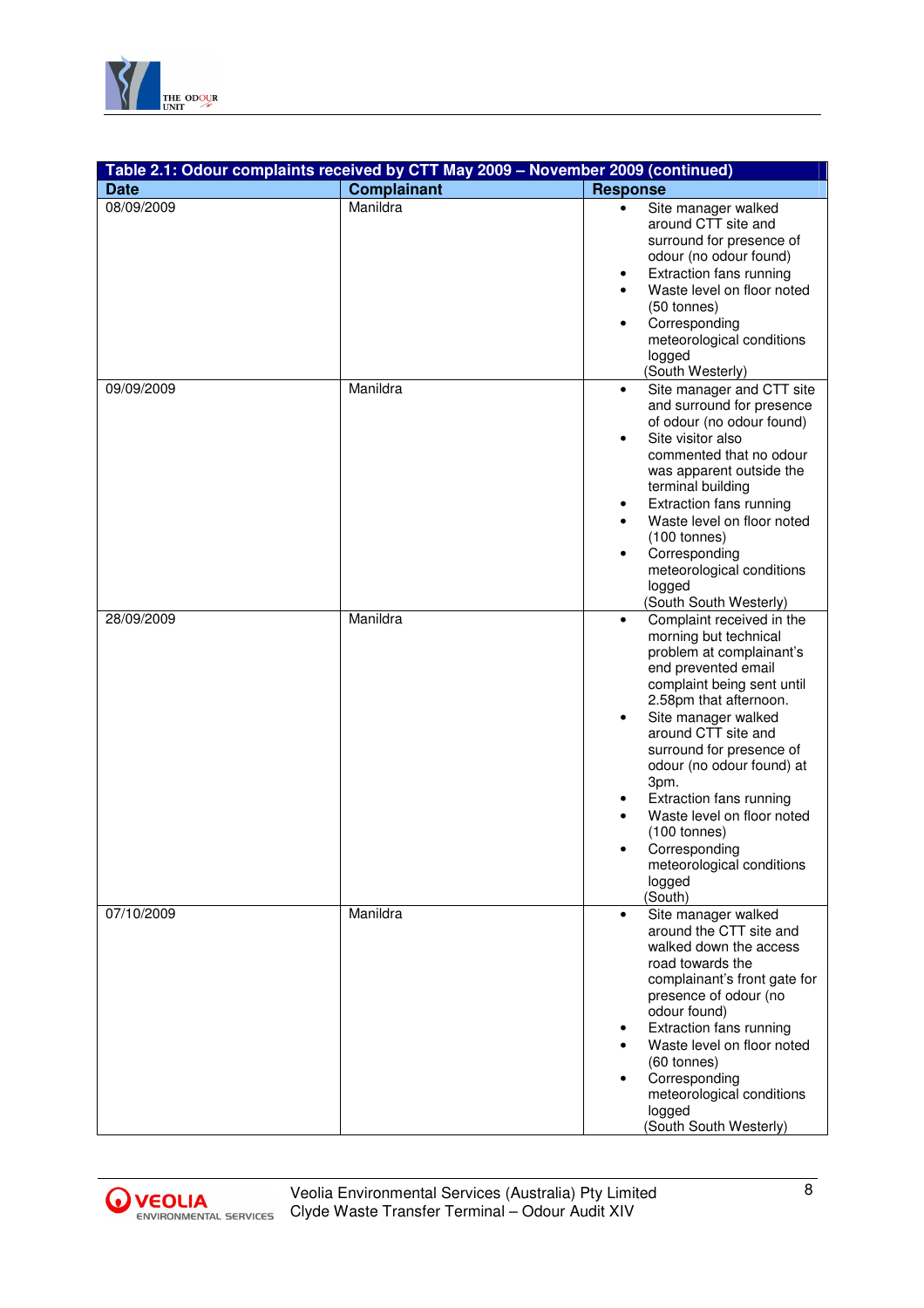

Other details that were recorded included time of complaint, time of when complaint was received by VES, and the response date by VES. The previous recommendation for the complaint register has been acted upon and now the status of the extraction fans at the time of the complaint is included in the register. The response by VES on these occasions was seen to be adequate.

TOU's recommendation is to include the odour complainant's response with regard to the strength and character of the odour in addition to the response listed by the Veolia representative.

### 2.3.2 Meteorological Data

The meteorological data provided to TOU for the six months to November 2009 was in good order. Observations were recorded in 15-minute intervals, included were all parameters necessary to develop a meteorological dataset for odour dispersion modelling.

The weather station site has been relocated from the position that it was previously since the last odour audit was carried out in May 2009. The site seems accessible with no vegetation overgrown immediately around the weather station pole. Maintenance and calibration was carried out as required in July and October by Hydrometric Consulting Services. The weather data calibration reports for July and October are attached in **Appendix B**.

# **2.4 Ambient Odour Assessment**

At present, no Australian Standard exists for field based ambient odour assessment surveys. Consequently, The Odour Unit utilises a method for assessing the ground level impacts of odour emissions using a modified version of the German Standard VDI 3940 (1993) – 'Determination of Odorants in Ambient Air by Field Inspections'.

Field based ambient odour surveys are considered a valuable odour impact assessment tool as previous experience with ambient odour sampling and subsequent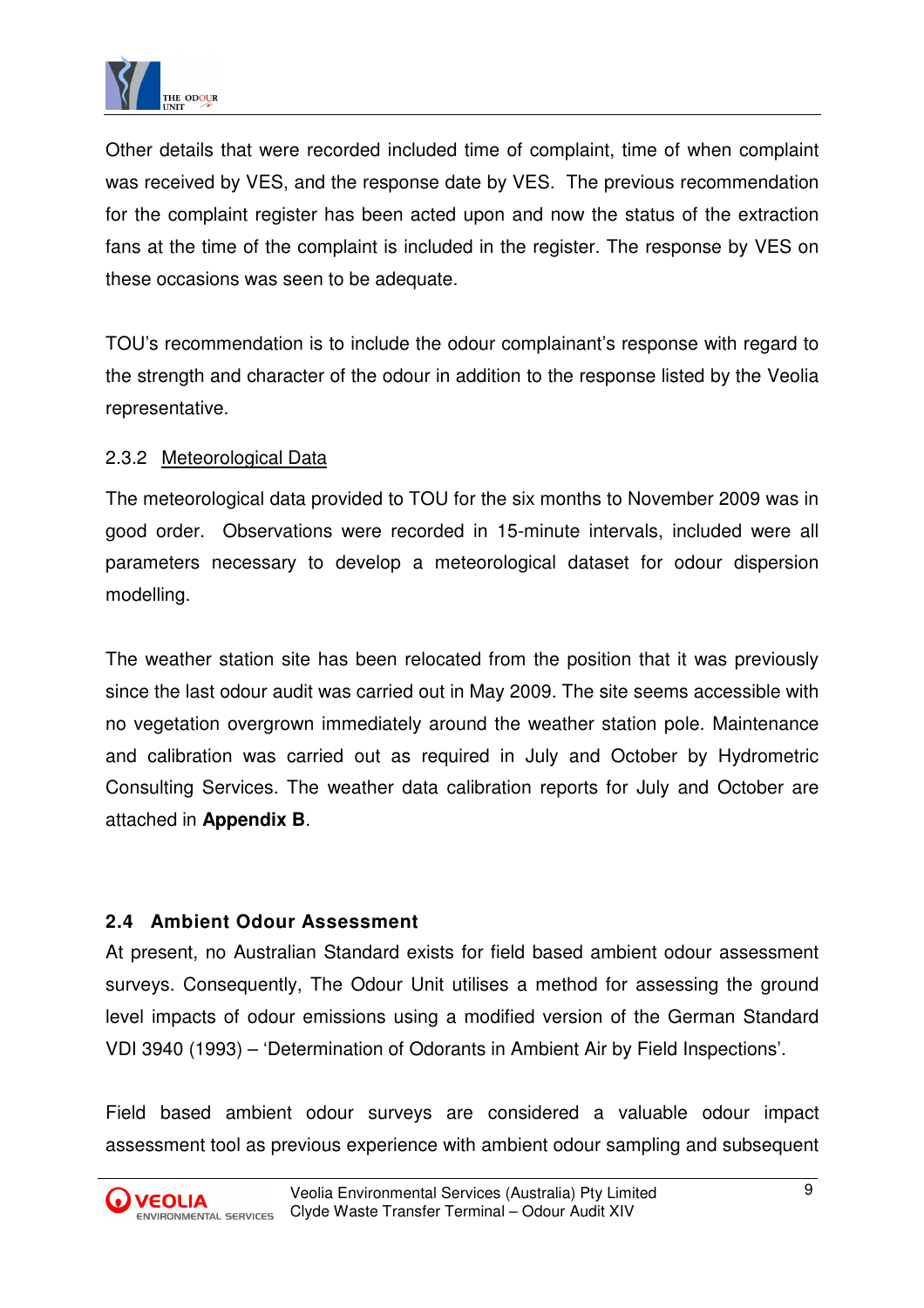

olfactometry testing suggests that accurate and useful ambient odour concentration data is difficult to obtain. Therefore, TOU has adopted a more practical approach based on the field measurement of odour intensity. With this method, calibrated and experienced odour specialists traverse the downwind surrounds of odour sources in a strategically mapped pattern, assessing the presence, character and intensity of any odours encountered and recording these observations along with wind speed and direction.

An ambient odour assessment was performed onsite at the Clyde facility on 27/11/2009 (1615 – 1630). The TOU assessor firstly determined the wind direction using a compass and then assessed downwind locations of the terminal building.

The assessor spent a few minutes at each assessment location in order to gauge the effects of any odour impact. If an odour was detected at a location, the assessor attempted to characterise it. The general aim was to determine the extent of the impact of odours off-site and rank their intensity. The ranking scale for the German Standard VDI 3940 'Determination of Odorants in Ambient Air by Field Inspections' was used for the intensity assessments. The standard's ranking system is based on the following seven-point intensity scale.

#### **VDI 3940 – Intensity Scale**

- 0 Not Detectable
- 1 Very Weak
- 2 Weak
- 3 Distinct
- 4 Strong
- 5 Very Strong
- 6 Extremely Strong

The results of the ambient assessment survey are depicted in two principal ways. The field log sheets completed by the assessor contain the unprocessed data for each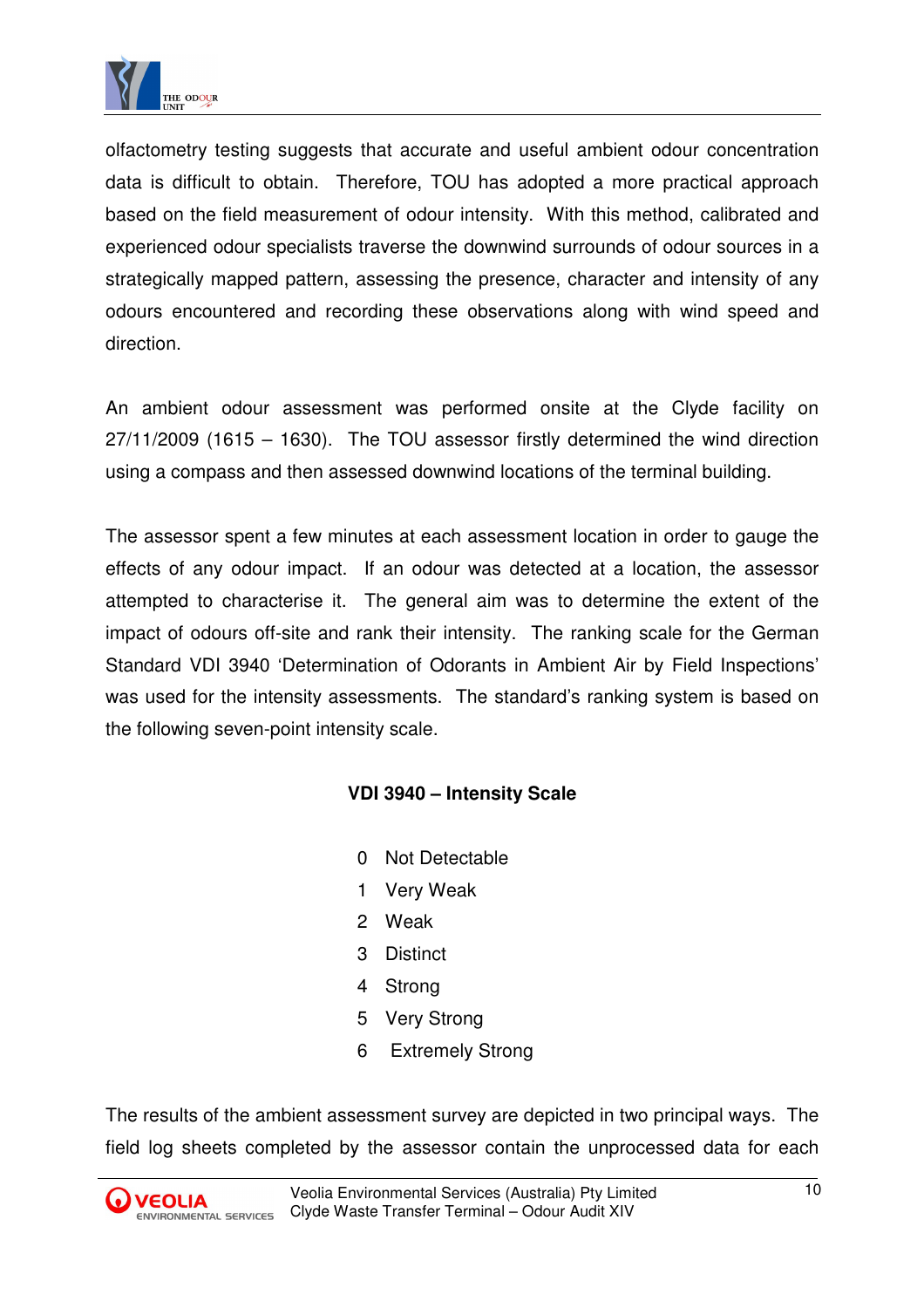

location and the derived result of the survey is illustrated as an odour impact map. The map illustrates the locations assessed, and the level of odour intensity detected. The odour survey results are shown in **Appendix C**.

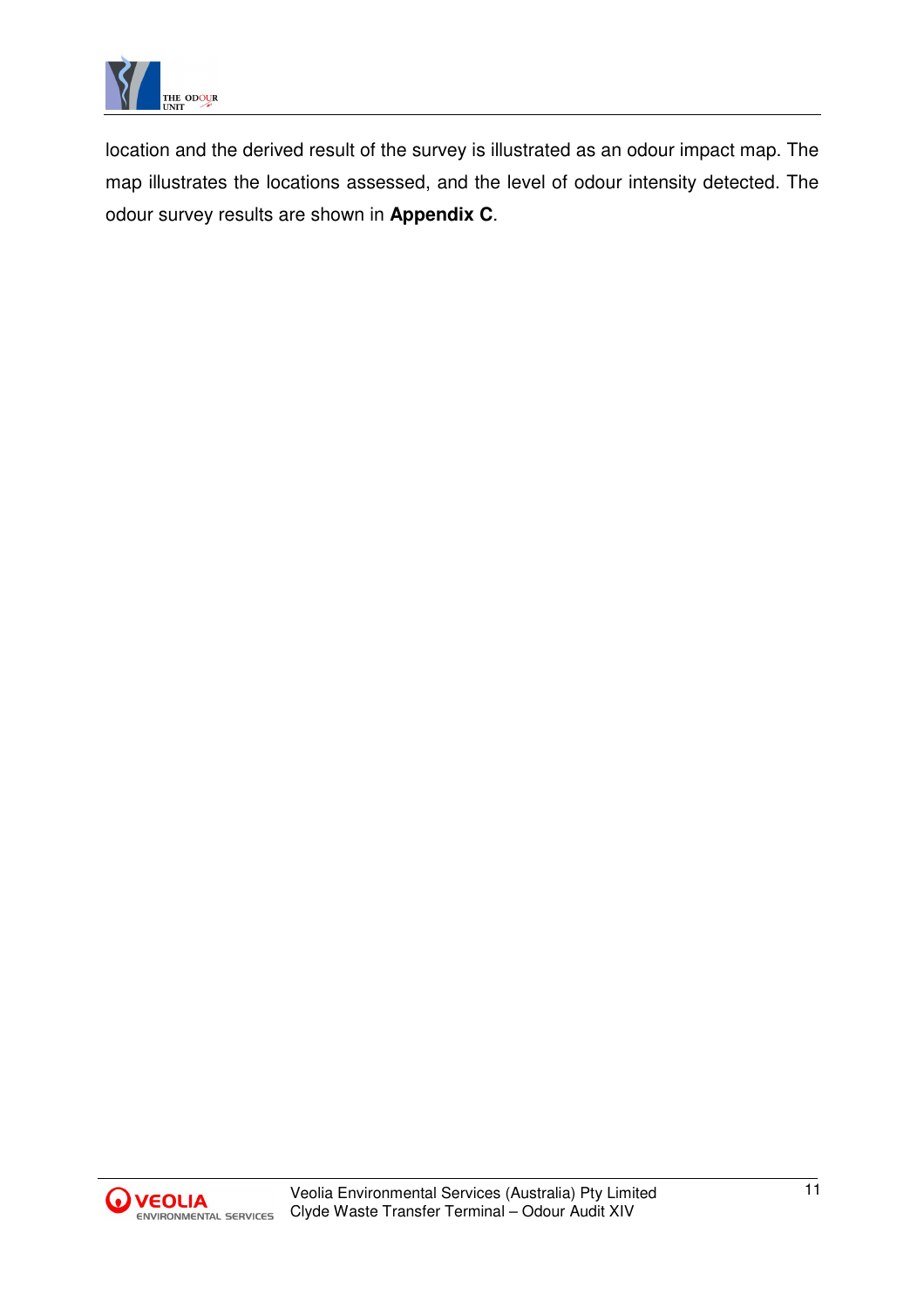

# **3 RECOMMENDATIONS**

# **3.1 Fugitive emissions**

#### 3.1.1 Transfer building

Reduce the risk of fugitive odour emissions by re-aligning/re-attaching fallen rubber mats so that the inside of the building is sealed as much as possible from the outside atmosphere.

### 3.1.2 Truck Entrance Plastic Strips

The Site Manager informed the TOU assessor that the truck entrance plastic strips were already planned to be re-installed on either 05/12/2009 or 06/12/2009 and listed as a priority to reduce the chance of fugitive odour emissions being detected off-site.

# **3.2 Odour Complaints Handling and Meteorological Data**

#### 3.2.1 Odour Complaints Handling

TOU's recommendation is to include the odour complainant's response with regard to the strength and character of the odour in addition to the response listed by the Veolia representative.

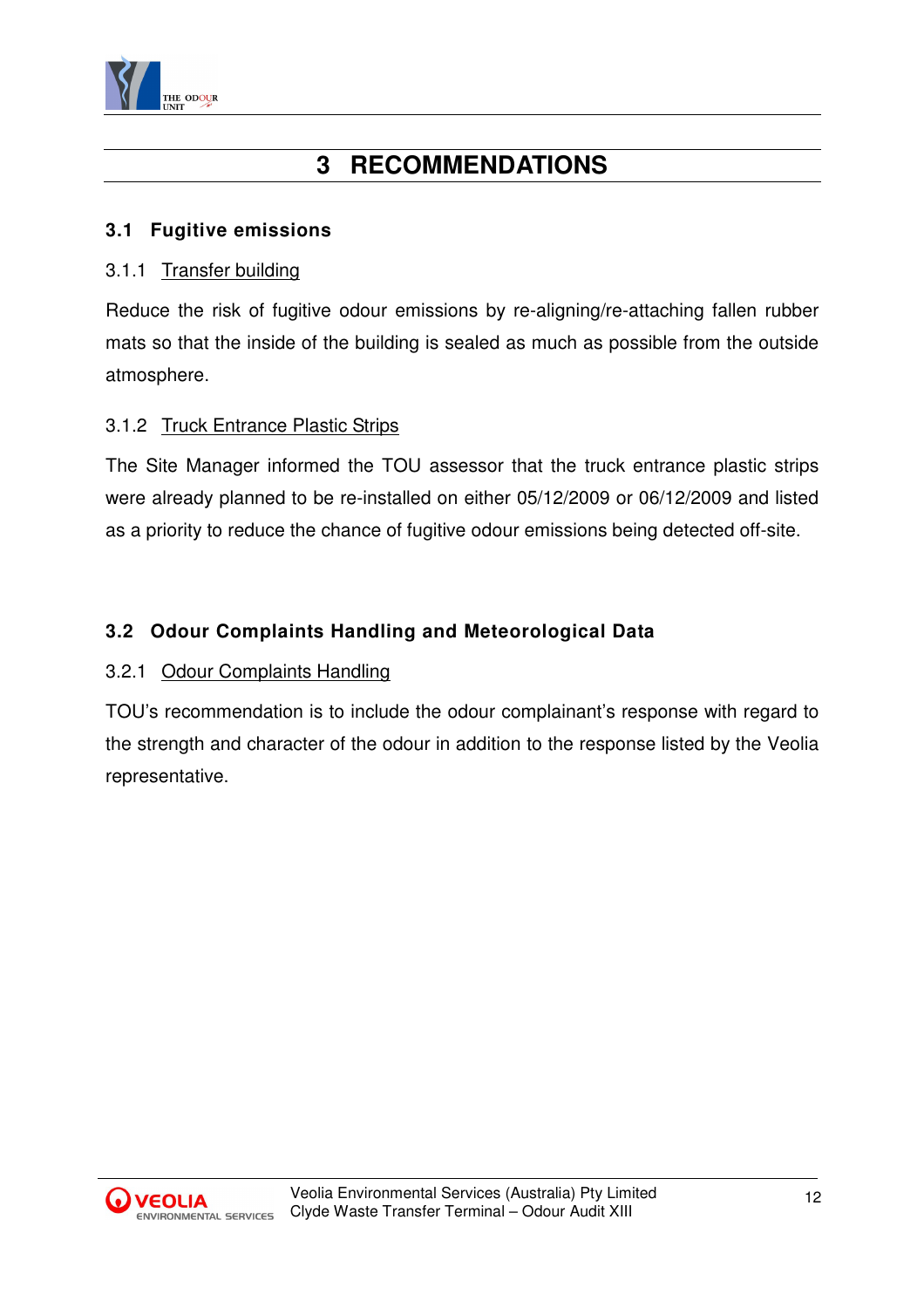

# **Appendix A**

**Odour Extraction System Service Report**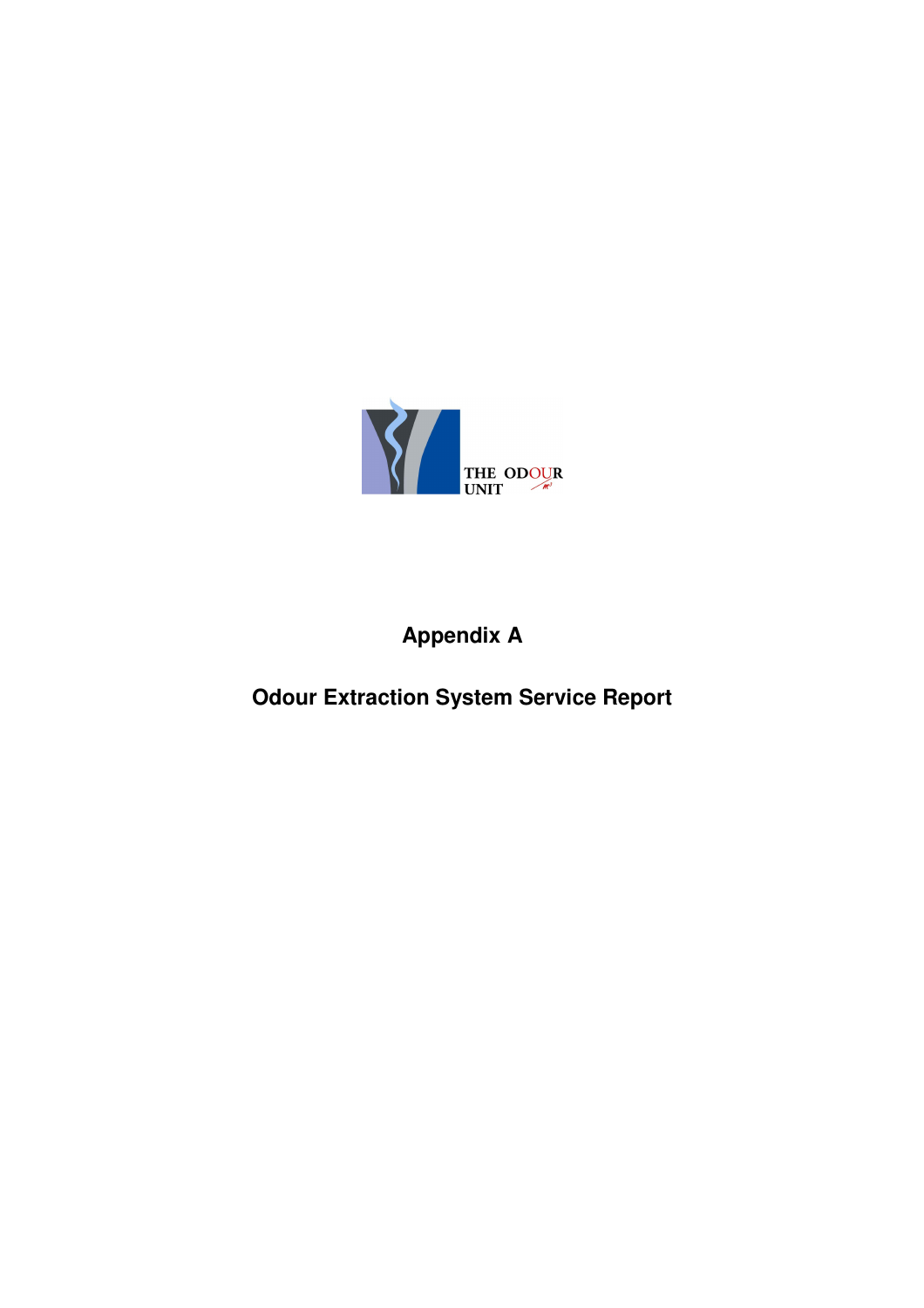

# **Appendix B**

# **Weather Data Calibration Reports**